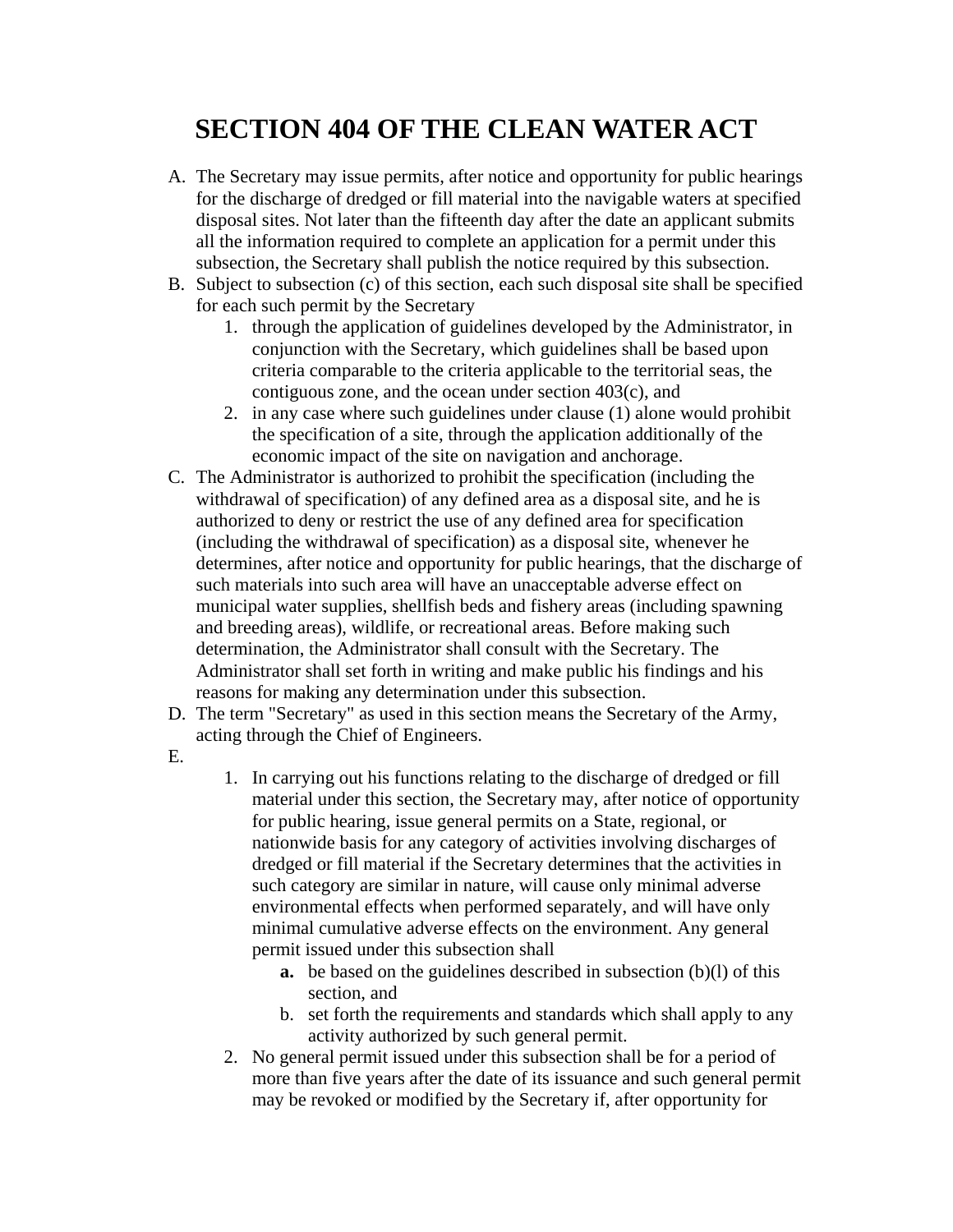public hearing, the Secretary determines that the activities authorized by such general permit have an adverse impact on the environment or such activities are more appropriately authorized by individual permits.

- F.
- 1. Except as provided in paragraph (2) of this subsection, the discharge of dredge or fill material
	- **a.** from normal farming, silviculture, and ranching activities such as plowing, seeding, cultivating, minor drainage, harvesting for the production of food, fiber, and forest products, or upland soil and water conservation practices;
	- **b.** for the purpose of maintenance, including emergency reconstruction of recently damaged parts, of currently serviceable structures such as dikes, dams, levees, groins, riprap, breakwaters, causeways, and bridge abutments or approaches, and transportation structures;
	- **c.** for the purpose of construction or maintenance of farm or stock ponds or irrigation ditches, or the maintenance of drainage ditches;
	- **d.** for the purpose of construction of temporary sedimentation basins on a construction site which does not include placement of fill material into the navigable waters;
	- **e.** for the purpose of construction or maintenance or farm roads or forest roads, or temporary roads for moving mining equipment, where such roads are constructed and maintained, in accordance with best management practices, to assure that flow and circulation patterns and chemical and biological characteristics of the navigable waters are not impaired, that the reach of the navigable waters is not reduced, and that any adverse effect on the aquatic environment will be otherwise minimized;
	- f. resulting from any activity with respect to which a State has an approved program, under section 208(b)(4) which meets the requirements of subparagraphs (B) and (C) of such section, is not prohibited by or otherwise subject to regulation under this section or section 301(a) or 402 of this Act (except for effluent standards or prohibitions under section 307).
- 2. Any discharge of dredged or fill material into the navigable waters incidental to any activity having as its purpose bringing an area of the navigable waters into a use to which it was not previously subject, where the flow or circulation of navigable waters may be impaired or the reach of such waters be reduced, shall be required to have a permit under this section.
- G.
- 1. The Governor of any State desiring to administer its own individual and general permit program for the discharge of dredged or fill material into the navigable waters (other than those waters which are presently used, or are susceptible to use in their natural condition or by reasonable improvement as a means to transport interstate or foreign commerce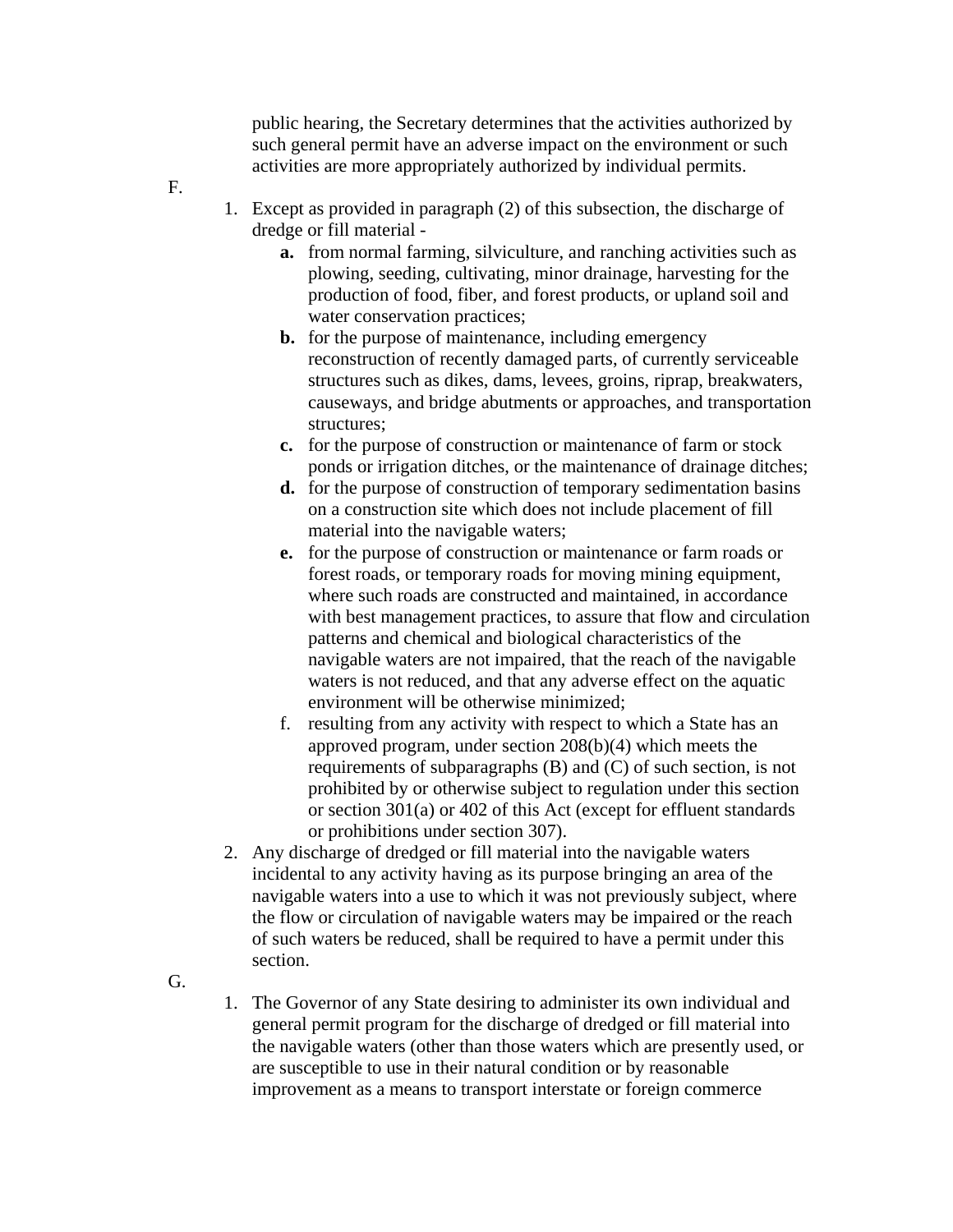shoreward to their ordinary high water mark, including all waters which are subject to the ebb and flow of the tide shoreward to their mean high water mark, or mean higher high water mark on the west coast, including wetlands adjacent thereto), within its jurisdiction may submit to the Administrator a full and complete description of the program it proposes to establish and administer under State law or under an interstate compact. In addition, such State shall submit a statement from the attorney general (or the attorney for those State agencies which have independent legal counsel), or from the chief legal officer in the case of an interstate agency, that the laws of such State, or the interstate compact, as the case may be, provide adequate authority to carry out the described program.

- 2. Not later than the tenth day after the date of the receipt of the program and statement submitted by any State under paragraph (1) of this subsection, the Administrator shall provide copies of such program and statement to the Secretary and the Secretary of the Interior, acting through the Director of the United States Fish and Wildlife Service.
- 3. No later than the ninetieth day after the date of the receipt by the Administrator of the program and statement submitted by any State, under paragraph (1) of this subsection, the Secretary and the Secretary of the Interior, acting through the Director of the United States Fish and Wildlife Service, shall submit any comments with respect to such program and statement to the Administrator in writing.
- H.
- 1. Not later than the one-hundred-twentieth day after the date of the receipt by the Administrator of a program and statement submitted by any State under paragraph (1) of this subsection, the Administrator shall determine, taking into account any comments submitted by the Secretary and the Secretary of the Interior, acting through the Director of the United States Fish and Wildlife Service, pursuant to subsection (g) of this section, whether such State has the following authority with respect to the issuance of permits pursuant to such program:
	- a. To issue permits which
		- **i.** apply, and assure compliance with, any applicable requirements of this section, including, but not limited to, the guidelines established under subsection (b)(l) of this section, and sections 307 and 403 of this Act;
		- **ii.** are for fixed terms not exceeding five years; and
		- iii. can be terminated or modified for cause including, but not limited to, the following:
			- **I.** violation of any condition of the permit;
			- **II.** obtaining a permit by misrepresentation, or failure to disclose fully all relevant facts;
			- III. change in any condition that requires either a temporary or permanent reduction or elimination of the permitted discharge.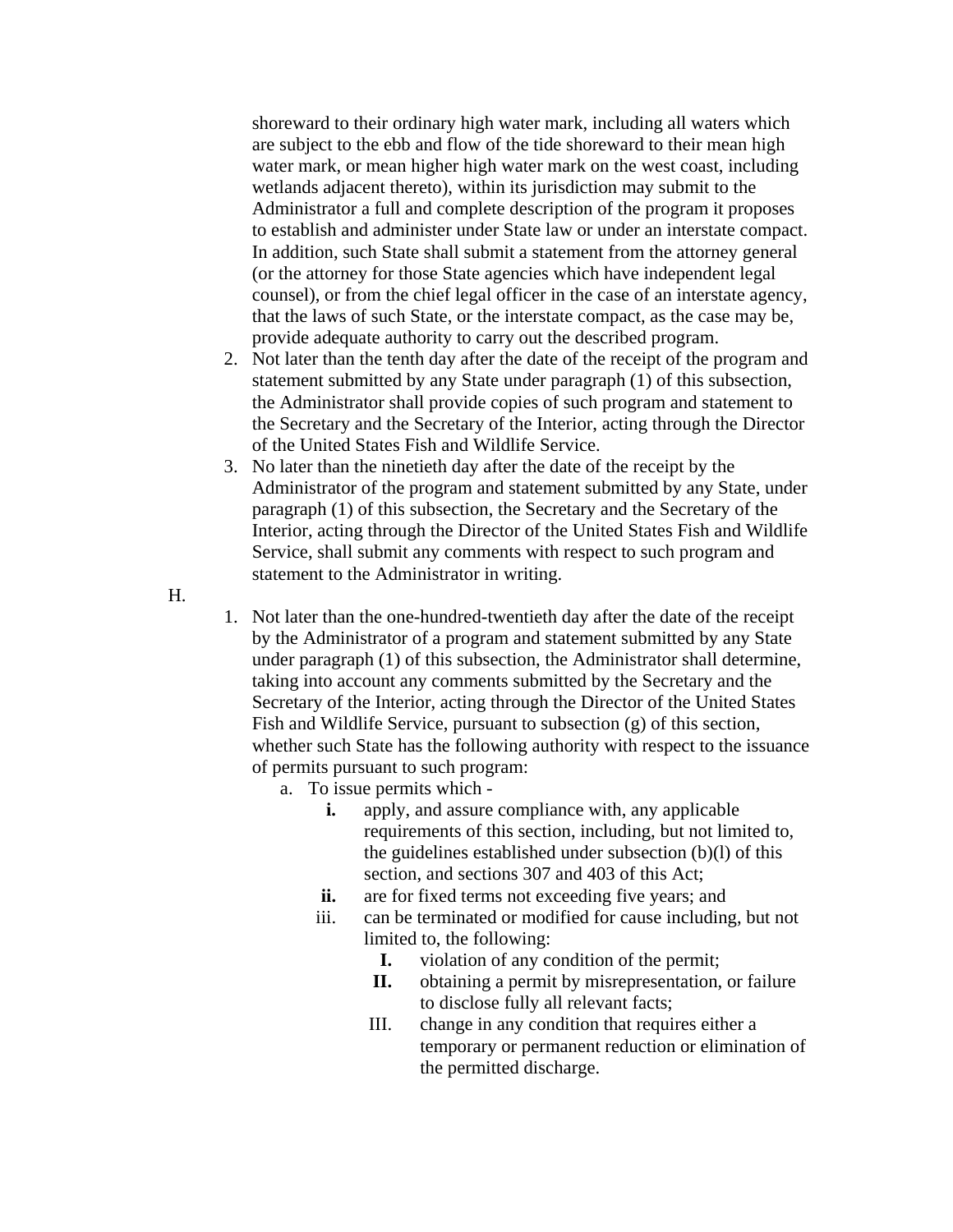- **b.** To issue permits which apply, and assure compliance with, all applicable requirements of section 308 of this Act, or to inspect, monitor, enter, and require reports to at least the same extent as required in section 308 of this Act.
- **c.** To assure that the public, and any other State the waters of which may be affected, receive notice of each application for a permit and to provide an opportunity for public hearing before a ruling on each such application.
- **d.** To assure that the Administrator receives notice of each application (including a copy thereof) for a permit.
- **e.** To assure that any State (other than the permitting State), whose waters may be affected by the issuance of a permit may submit written recommendation to the permitting State (and the Administrator) with respect to any permit application and, if any part of such written recommendations are not accepted by the permitting State, that the permitting State will notify such affected State (and the Administrator) in writing of its failure to so accept such recommendations together with its reasons for so doing.
- **f.** To assure that no permit will be issued if, in the judgement of the Secretary, after consultation with the Secretary of the department in which the Coast Guard is operating, anchorage and navigation of any of the navigable waters would be substantially impaired thereby.
- **g.** To abate violations of the permit or the permit program, including civil and criminal penalties and other ways and means of enforcement.
- h. To assure continued coordination with Federal and Federal-State water-related planning and review processes.
- 2. If, with respect to a State program submitted under subsection (g)(l) of this section, the Administrator determines that such State -
	- **A.** has the authority set forth in paragraph (1) of this subsection, the Administrator shall approve the program and so notify (i) such State, and (ii) the Secretary, who upon subsequent notification from such State that it is administering such program, shall suspend the issuance of permits under subsections (a) and (e) of this section for activities with respect to which a permit may be issued pursuant to such State program; or
	- B. does not have the authority set forth in paragraph (1) of this subsection, the Administrator shall so notify such State, which notification shall also describe the revisions or modifications necessary so that such State may resubmit such program for a determination by the Administrator under this subsection.
- 3. If the Administrator fails to make a determination with respect to any program submitted by a State under subsection  $(g)(l)$  of this section within one-hundred-twenty days after the date of the receipt of such program, such program shall be deemed approved pursuant to paragraph  $(2)(A)$  of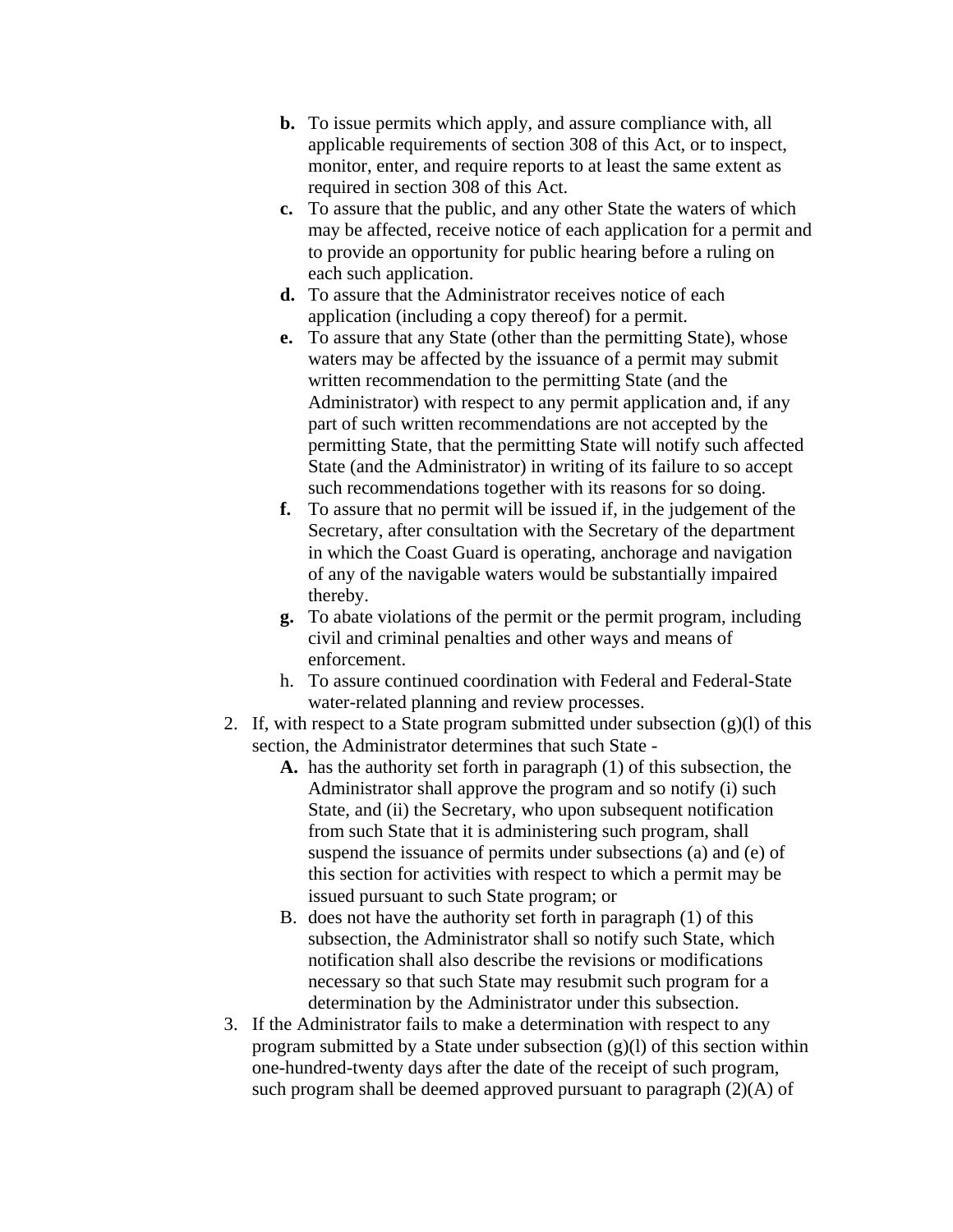this subsection and the Administrator shall so notify such State and the Secretary who, upon subsequent notification from such State that it is administering such program, shall suspend the issuance of permits under subsection (a) and (e) of this section for activities with respect to which a permit may be issued by such State.

- 4. After the Secretary receives notification from the Administrator under paragraph (2) or (3) of this subsection that a State permit program has been approved, the Secretary shall transfer any applications for permits pending before the Secretary for activities with respect to which a permit may be issued pursuant to such State program to such State for appropriate action.
- 5. Upon notification from a State with a permit program approved under this subsection that such State intends to administer and enforce the terms and conditions of a general permit issued by the Secretary under subsection (e) of this section with respect to activities in such State to which such general permit applies, the Secretary shall suspend the administration and enforcement of such general permit with respect to such activities.
- I. Whenever the Administrator determines after public hearing that a State is not administering a program approved under section  $(h)(2)(A)$  of this section, in accordance with this section, including, but not limited to, the guidelines established under subsection (b)(l) of this section, the Administrator shall so notify the State, and, if appropriate corrective action is not taken within a reasonable time, not to exceed ninety days after the date of the receipt of such notification, the Administrator shall:
	- 1. withdraw approval of such program until the Administrator determines such corrective action has been taken, and
	- 2. notify the Secretary that the Secretary shall resume the programs for the issuance of permits under subsection (a) and (e) of this section for activities with respect to which the State was issuing permits and that such authority of the Secretary shall continue in effect until such time as the Administrator makes the determination described in clause (1) of this subsection and such State again has an approved program.
- J. Each State which is administering a permit program pursuant to this section shall transmit to the Administrator
	- 1. a copy of each permit application received by such State and provide notice to the Administrator of every action related to the consideration of such permit application, including each permit proposed to be issued by such State, and
	- 2. a copy of each proposed general permit which such State intends to issue. Not later than the tenth day after the date of the receipt of such permit application or such proposed general permit, the Administrator shall provide copies of such permit application or such proposed general permit to the Secretary and the Secretary of the Interior, acting through the Director of the United States Fish and Wildlife Service. If the Administrator intends to provide written comments to such State with respect to such permit application or such proposed general permit, he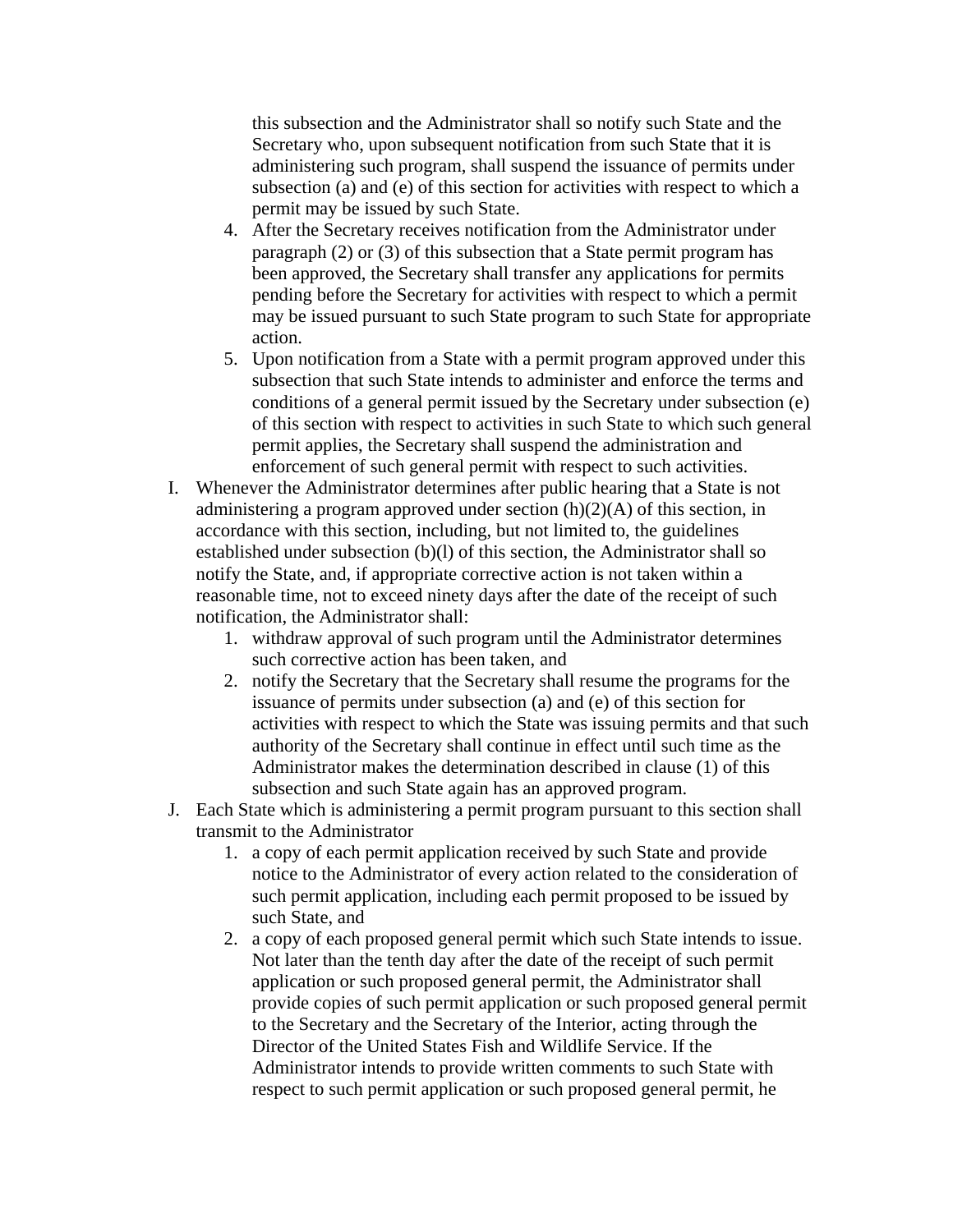shall so notify such State not later than the thirtieth day after the date of the receipt of such application or such proposed general permit and provide such written comments to such State, after consideration of any comments made in writing with respect to such application or such proposed general permit by the Secretary and the Secretary of the Interior, acting through the Director of the United States Fish and Wildlife Service, not later than the ninetieth day after the date of such receipt. If such State is so notified by the Administrator, it shall not issue the proposed permit until after the receipt of such comments from the Administrator, or after such ninetieth day, whichever first occurs. Such State shall not issue such proposed permit after such ninetieth day if it has received such written comments in which the Administrator objects (A) to the issuance of such proposed permit and such proposed permit is one that has been submitted to the Administrator pursuant to subsection  $(h)(l)(E)$ , or  $(B)$  to the issuance of such proposed permit as being outside the requirements of this section, including, but not limited to, the guidelines developed under subsection (b)(l) of this section unless it modified such proposed permit in accordance with such comments. Whenever the Administrator objects to the issuance of a permit under the preceding sentence such written objection shall contain a statement of the reasons for such objection and the conditions which such permit would include if it were issued by the Administrator. In any case where the Administrator objects to the issuance of a permit, on request of the State, a public hearing shall be held by the Administrator on such objection. If the State does not resubmit such permit revised to meet such objection within 30 days after completion of the hearing or, if no hearing is requested within 90 days after the date of such objection, the Secretary may issue the permit pursuant to subsection (a) or (e) of this section, as the cause may be, for such source in accordance with the guidelines and requirements of this Act.

- K. In accordance with guidelines promulgated pursuant to subsection (i)(2) of section 304 of this Act, the Administrator is authorized to waive the requirements of subsection (j) of this section at the time of the approval of a program pursuant to subsection (h)(2)(A) of this section or any category (including any class, type, or size within such category) of discharge within the State submitting such program.
- L. The Administrator shall promulgate regulations establishing categories of discharges which he determines shall not be subject to the requirements of subsection (j) of this section in any State with a program approved pursuant to subsection  $(h)(2)(A)$  of this section. The Administrator may distinguish among classes, types, and sizes within any category of discharges.
- M. Not later than the ninetieth day after the date on which the Secretary notifies the Secretary of the Interior, acting through the Director of the United States Fish and Wildlife Service that
	- 1. an application for a permit under subsection (a) of this section has been received by the Secretary, or
	- 2. the Secretary proposes to issue a general permit under subsection (e) of this section, the Secretary of the Interior, acting through the Director of the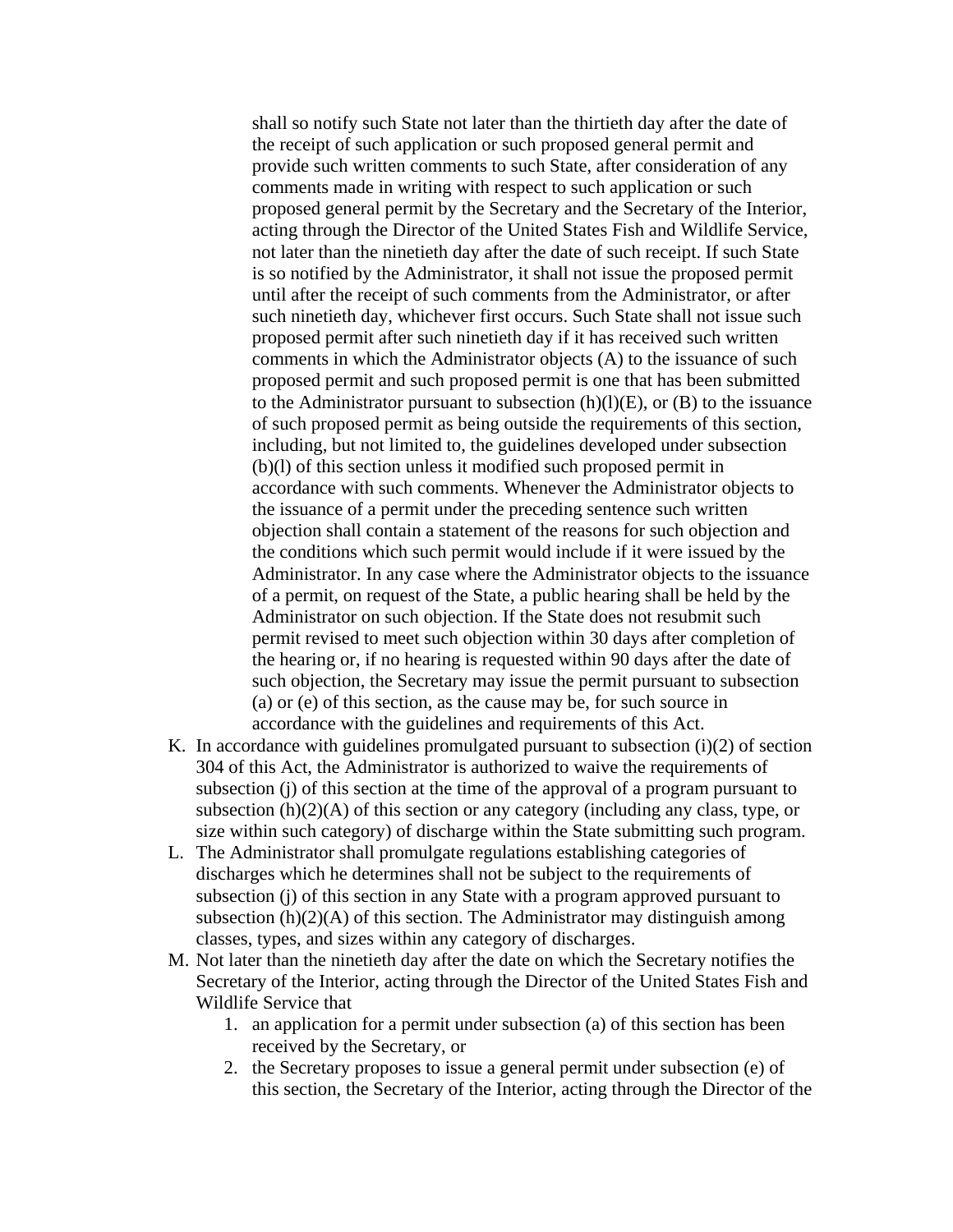United States Fish and Wildlife Service, shall submit any comments with respect to such application or such proposed general permit in writing to the Secretary.

- N. Nothing in this section shall be construed to limit the authority of the Administrator to take action pursuant to section 309 of this Act.
- O. A copy of each permit application and each permit issued under this section shall be available to the public. Such permit application or portion thereof, shall further be available on request for the purpose of reproduction.
- P. Compliance with a permit issued pursuant to this section, including any activity carried out pursuant to a general permit issued under this section, shall be deemed compliance, for purposes of sections 309 and 505, with sections 301, 307, and 403.
- Q. Not later than the one-hundred-eightieth day after the date of enactment of this subsection, the Secretary shall enter into agreements with the Administrator, the Secretaries of the Departments of Agriculture, Commerce, Interior, and Transportation, and the heads of other appropriate Federal agencies to minimize, to the maximum extent practicable, duplication, needless paperwork, and delays in the issuance of permits under this section. Such agreements shall be developed to assure that, to the maximum extent practicable, a decision with respect to an application for a permit under subsection (a) of this section will be made not later than the ninetieth day after the date the notice of such application is published under subsection (a) of this section.
- R. The discharge of dredged or fill material as part of the construction of a Federal project specifically authorized by Congress, whether prior to or on or after the date of enactment of his subsection, is not prohibited by or otherwise subject to regulation under this section, or a State program approved under this section, or section 301(a) or 402 of the Act (except for effluent standards or prohibitions under section 307), if information on the effects of such discharge, including consideration of the guidelines developed under subsection (b)(l) of this section, is included in an environmental impact statement for such project pursuant to the National Environmental Policy Act of 1969 and such environmental impact statement has been submitted to Congress before the actual discharge of dredged or fill material in connection with the construction of such project and prior to either authorization of such project or an appropriation of funds for each construction.
- S.
- 1. Whenever on the basis of any information available to him the Secretary finds that any person is in violation of any condition or limitation set forth in a permit issued by the Secretary under this section, the Secretary shall issue an order requiring such persons to comply with such condition or limitation, or the Secretary shall bring a civil action in accordance with paragraph (3) of this subsection.
- 2. A copy of any order issued under this subsection shall be sent immediately by the Secretary to the State in which the violation occurs and other affected States. Any order issued under this subsection shall be by personal service and shall state with reasonable specificity the nature of